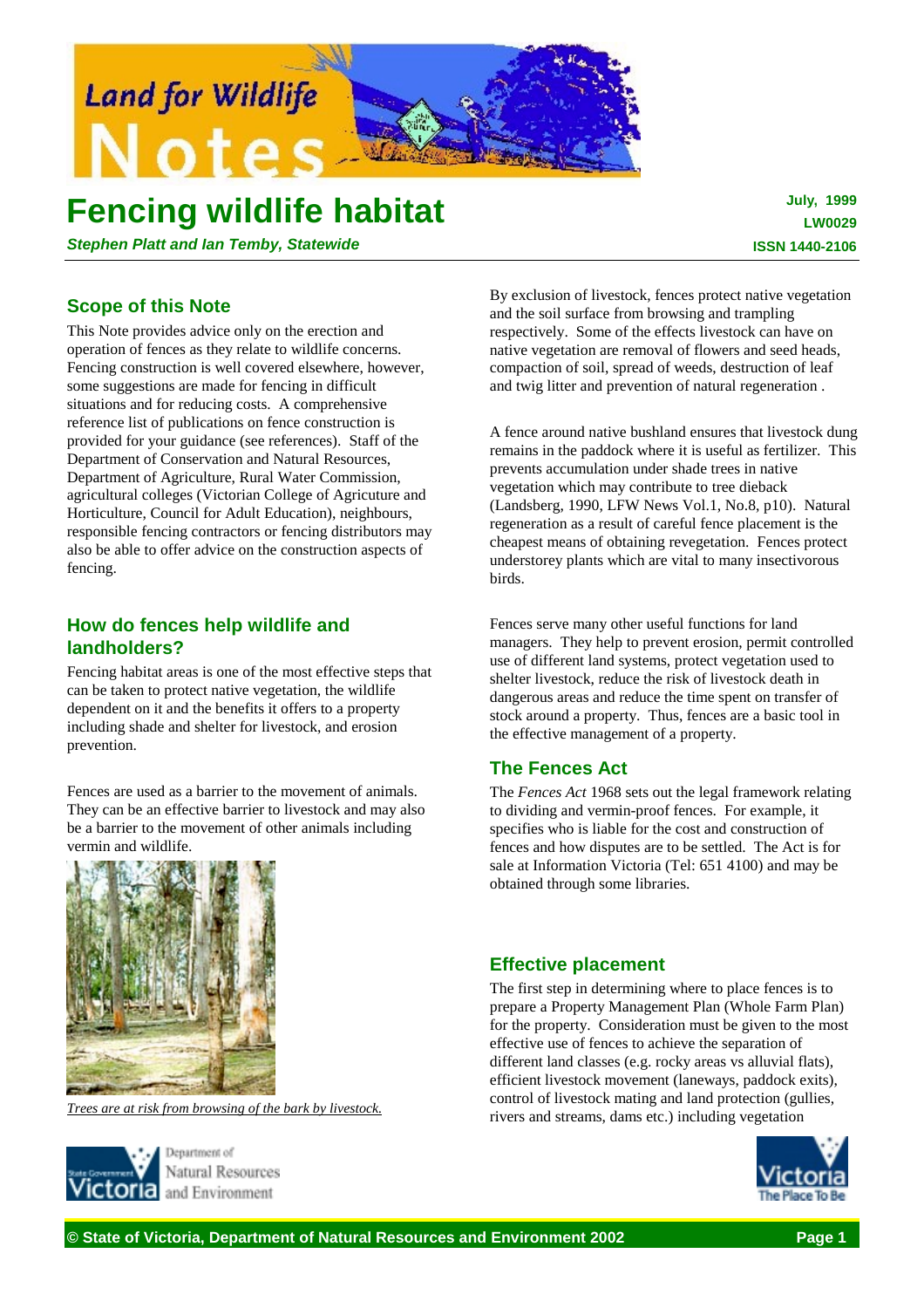protection (bush areas, areas for regeneration or planting). Design factors that reduce the cost of labour spent on supervision and mustering should be considered and evaluated.

The usual technique is to draw up a plan of the features and issues of the property and then compare the existing layout with an 'ideal' situation, with the aim of working toward the new layout over time as finances and labour permit. It is often best to draw up the ideal situation first before comparing it with the existing layout so that the plan for the future is free of pre-existing constraints (ref Garrett, B.K., 1993, LFW Note 22).

# **Priorities**

In terms of wildlife habitat, priority should be given to protecting existing remnants of the original native vegetation (select those in the best condition based on the quality of understorey) or consolidating existing remnants through expansion of their area and connections to nearby remnants. Larger areas should be fenced before small isolated remnants which have lower long-term viability. Streams should also be given high priority, particularly areas with wide vegetation frontages. These, and other areas with fertile soils, will provide high-quality wildlife habitat.

Other priority areas may be sites of rare or locally uncommon species. The least well represented habitats in the area/on the property should also have a high priority.

Wetlands and rocky areas are often unsuitable for agriculture but high in wildlife values and should be fenced. A stand of dead trees, which provide important wildlife breeding and roosting sites, may need to be protected by fencing.

New plantings and new wildlife corridors have a lower priority than consolidating remnants but are still important considerations and the fencing plan should allow for revegetation. Areas with potential for natural regeneration should be considered as these will be more cost-effective than revegetating using tube-stock. Opportunities for working in with neighbours should also be discussed.

Aim to protect or create a system of habitat patches and corridors by protecting remnants and creating further habitat in areas where it will benefit the property and wildlife. If possible, allow for at least some large patches of habitat.

Some specific suggestions for fence placement to permit regeneration and expand habitat areas, at minimal cost, are shown below.



*1. Re-alignment of existing fences when they are due for replacement can offer scope to protect areas for rehabilitation with local native vegetation.*

*2. Double fencing is widely practiced in Victoria. It has the added advantage of eliminating the need to take down and dispose of the old fence in some situations. This method offers an opportunity to connect isolated patches of habitat with corridors. Particularly valuable when the adjacent area (e.g. roadside) has good remnants of the native flora which can be used as a source of natural seedfall.*





*3. Fencing paddock corners, especially in areas with good roadside remnants of the native vegetation can be cheap and may substantially increase the size of a habitat patch.*

*Dotted line = fence position.*

*4. A fence across the bend in a river offers protection to a large area, whilst requiring a minimum of fence. Note that, to reduce the risk of fence damage by floodwaters, fences should run in the direction of stream flow wherever possible (Dole, 1985).*



*5. The major advantage of a circular design is that it eliminates the need for strainer posts. Also, more habitat is away from the edge between pasture and bush than with linear designs, thus offering greater protection from the outside environment.*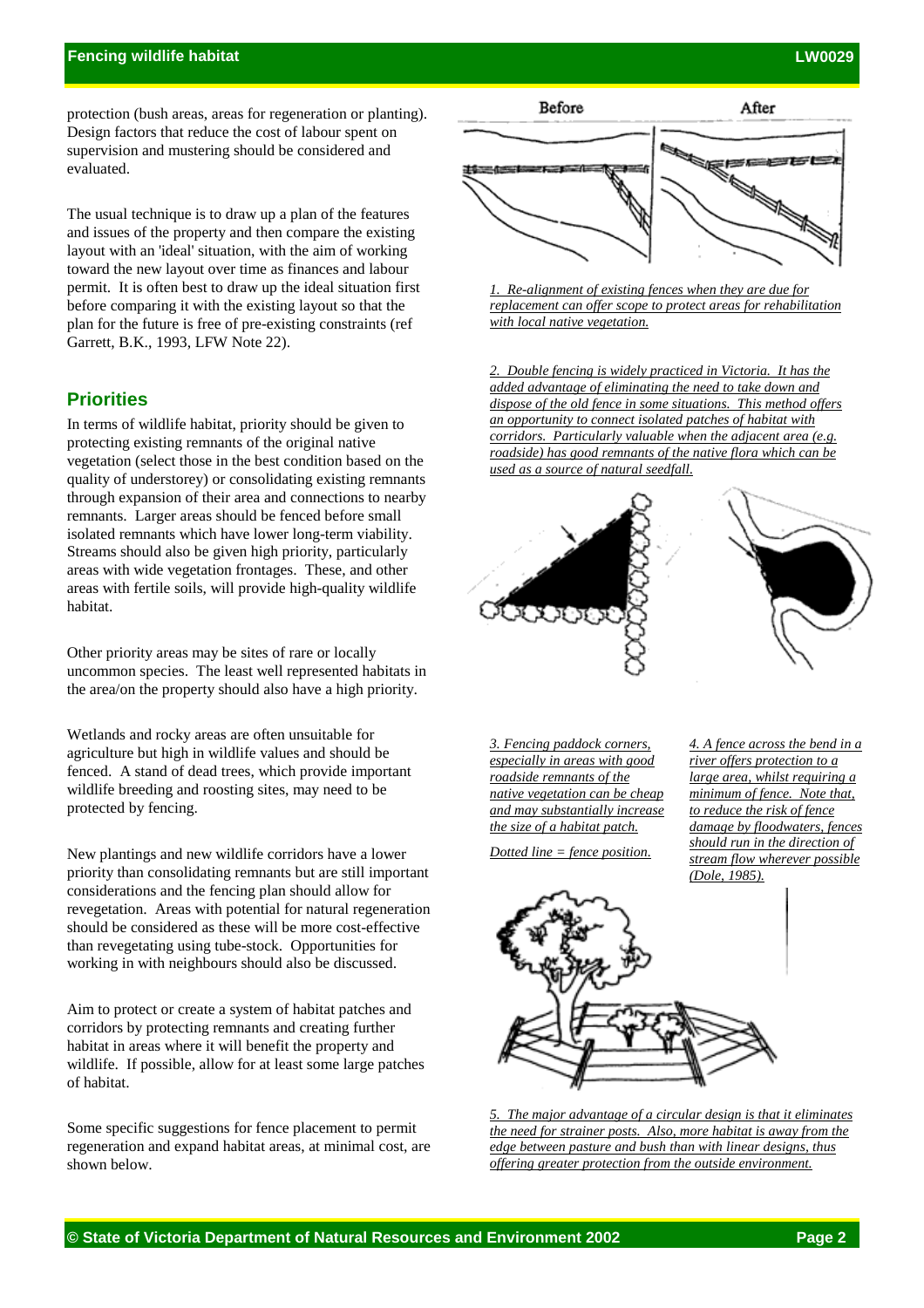

*6. Fencing beside remnant trees, rather than beneath them (where seedlings may be suppressed), can allow for natural regeneration.*

# **Type of fence**

The type of fence required will be dependent on the type on animal(s) being excluded and on the situation. Specific designs are given in low-cost information sheets produced by the Department of Agriculture called *Agnotes* (see references). Conventional or electric fencing can be used. Electric fences may be cheaper but require regular maintenance. Standard farm fences will not exclude wildlife although they may hamper some species (e.g. emus). Consequently, they do not pose the same risk to wildlife as some electric fences that effectively form a broad-scale barrier to wildlife movement.

Total exclusion of grazing animals, especially rabbits, may be necessary to achieve revegetation and this may require more elaborate fencing such as wire netting or other measures such as fumigation or warren-ripping (see LFW News Vol. 1, No. 8, p5).

Whilst access tracks are usually necessary to permit maintenance, consideration should be given to their potential role in the dispersal of weeds, which may threaten the habitat or adjacent crops, and their potential for erosion.

# **When to fence**

Fences can be constructed at any time of the year. Fencing in winter has the advantage of moist, easily worked soils and precedes summer seed fall which could be used for regeneration. If areas are to be planted in autumn or spring, then prior fencing in summer or winter is usually necessary to protect plants from livestock.

# **Difficult situations**

#### *Rivers and streams*

To reduce the risk of damage to fences during floods, fences should be located well away from the main flow. This will also benefit erosion protection and wildlife by increasing the area being revegetated. Twenty metres on either side is a desirable minimum width but may be impractical in some farming situations.



*A two-wire electric fence, with livestock access 'chutes' (gravel ramps), protects the stream environment and livestock from drowning. An even better option might be total exclusion and provision of water in troughs.*

Another important consideration in fencing eroded streambanks is to allow for streambank re-stabilisation. Steep-sided eroded banks will eventually attain a sloping stable grade that is wider than the current stream width.



*A variety of fencing techniques, such as floodgates (right), can be used where watercourses occur (Dole, 1985). Guidelines for river management works are available from CNR (Katsantoni, 1990). Although this booklet does not cover fencing, related issues are discussed.*

#### *Wetlands*

By ensuring that the wetland is surrounded by an adequate buffer, the problems associated with fencing across a wetland are avoided.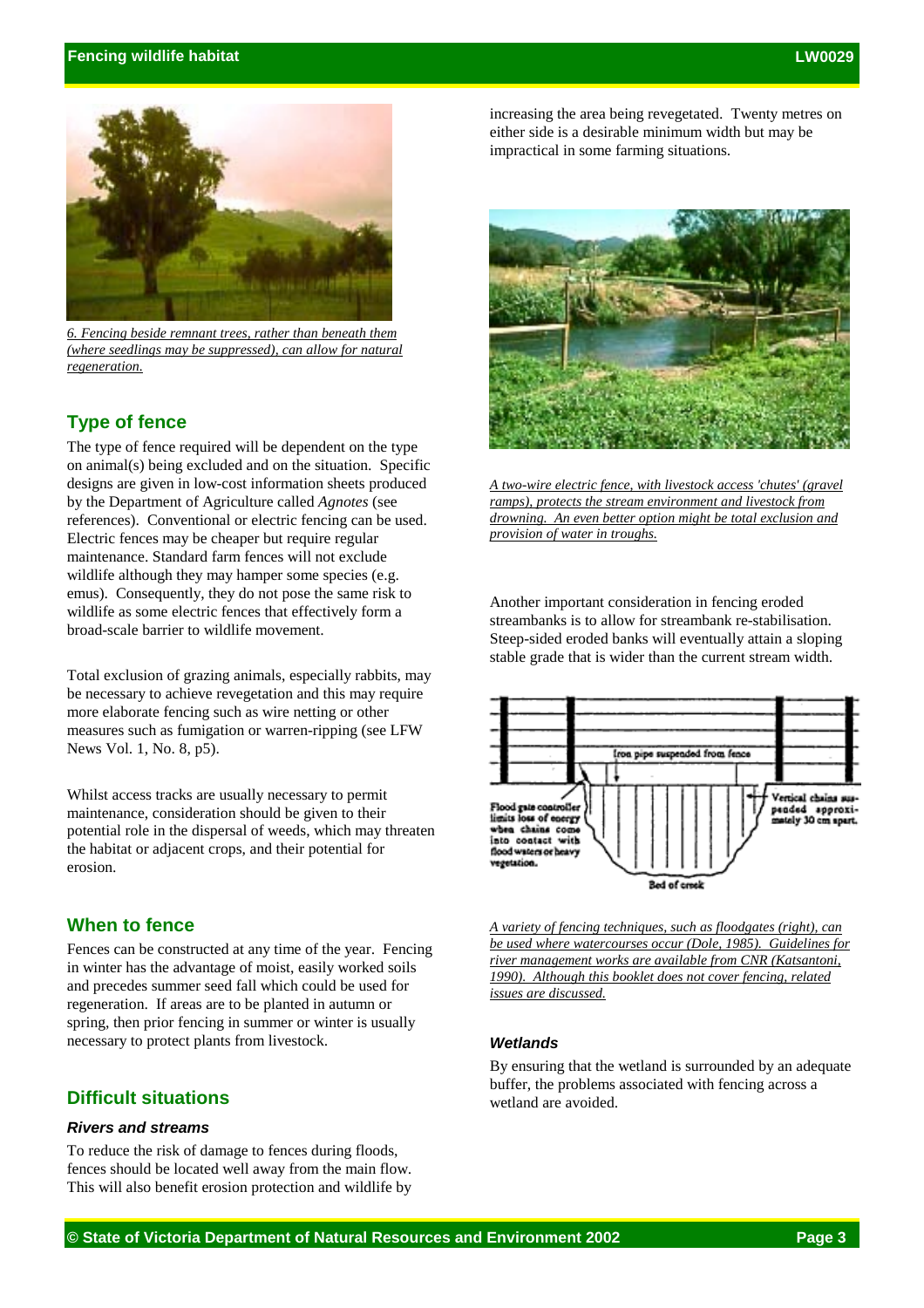#### *Rocky areas*

Go around rocky areas where possible. The advice of local contractors or fence manufacturers (who may have extension staff willing to help with advice) should be sought in these situations. Where a suitable hole is unable to be dug, solutions, such as drilling into the rock and securing the post with a bolted plate, or setting it in concrete, can be used. Both of these methods limit the strain that can be placed on the fence.

#### *Cheaper alternatives*

Fencing is a major capital cost to any landholder. Whilst expenditure on quality fencing is a worthwhile investment, it may be necessary to seek alternative, cheaper solutions, at least in the short term. Electric fencing offers considerable scope for reducing fencing costs. Some suggestions are given here that can be applied to protect remnant bushland from livestock.





*A tree has been used as a corner post for an electric fence erected to protect native vegetation. A steel pin avoids the need to circle the tree with wire which may eventually kill it or create a hazard if the tree is ever sawn.*

*An insulated wooden stake rests against this remnant tree, taking the strain of the wire off the tree and saving the cost of a corner post.*



*A fibreglass rod insulates an electric wire from the tree and can be used as an alternative to the ceramic insulator shown above.*

*A log section has been used to anchor a corner in a singlestrand electric fence.*

Other tips: Recycle old fence posts to span gaps between trees. Use live trees as posts but be sure to insulate the tree from live wires using polypipe. Don't circle trees with wire, as this may kill the tree and create a hazard if the tree is sawn and wire has become buried in the wood. Don't cut off the tops of dead trees to use the stump as a strainer if this will significantly reduce the number of dead trees available for wildlife breeding and shelter.

## **Sample costing**

The following example is for a four-wire solar electric fence used to protect 34ha of forest from Merino sheep. The solar unit can be used to protect additional areas and is only required where mains power is not available.

| Treated posts $(12 \& 15)$         | \$180.00  |
|------------------------------------|-----------|
| Top stays $(6 \otimes $10)$        | \$60.00   |
| Fence posts $(45 \& $ \$3)         | \$135.00  |
| Insulators $(50 \& 90c)$           | \$45.00   |
| Poly sleeve (100m)                 | \$90.00   |
| Pin-type insulators $(150 \& 27c)$ | \$40.50   |
| Gate breaks $(12 \t@ 2.50)$        | \$30.00)  |
| Joint clamps (1 bag)               | \$17.00   |
| 2.5 HG Coils (5 @ \$91)            | \$455.00  |
| <b>Staples</b>                     | \$18.50   |
| Energizer (for solar system)       | \$730.00  |
|                                    |           |
| TOTAL (excludes labour)            | \$1801.00 |
|                                    |           |

## **How to get water to stock**

Troughs or access ramps ("chutes") can be provided to permit access to water on watercourses, wetlands and dams that have been excluded from livestock by fencing. Troughs are preferred as they permit total protection of the habitat. Where the trough can be positioned downhill from the water source, water can be siphoned to the trough. To obtain water from most wetlands and streams will require a pump. Inexpensive pumps, such as hydraulic ram pumps which operate on the force of the fall of water in a stream, may enable cheap delivery of water to the trough. The costs of establishing a trough system should be evaluated against the potential loss of stock through drowning, cost of erosion control, loss of shade and shelter and loss of wildlife if exclusion is not practised. Access via chutes to the watercourse may offer an alternative but must take account of the concentration of activity as a result of the reduced area. Thus, some form of reinforcement of the bank, such as gravel, will need to be provided.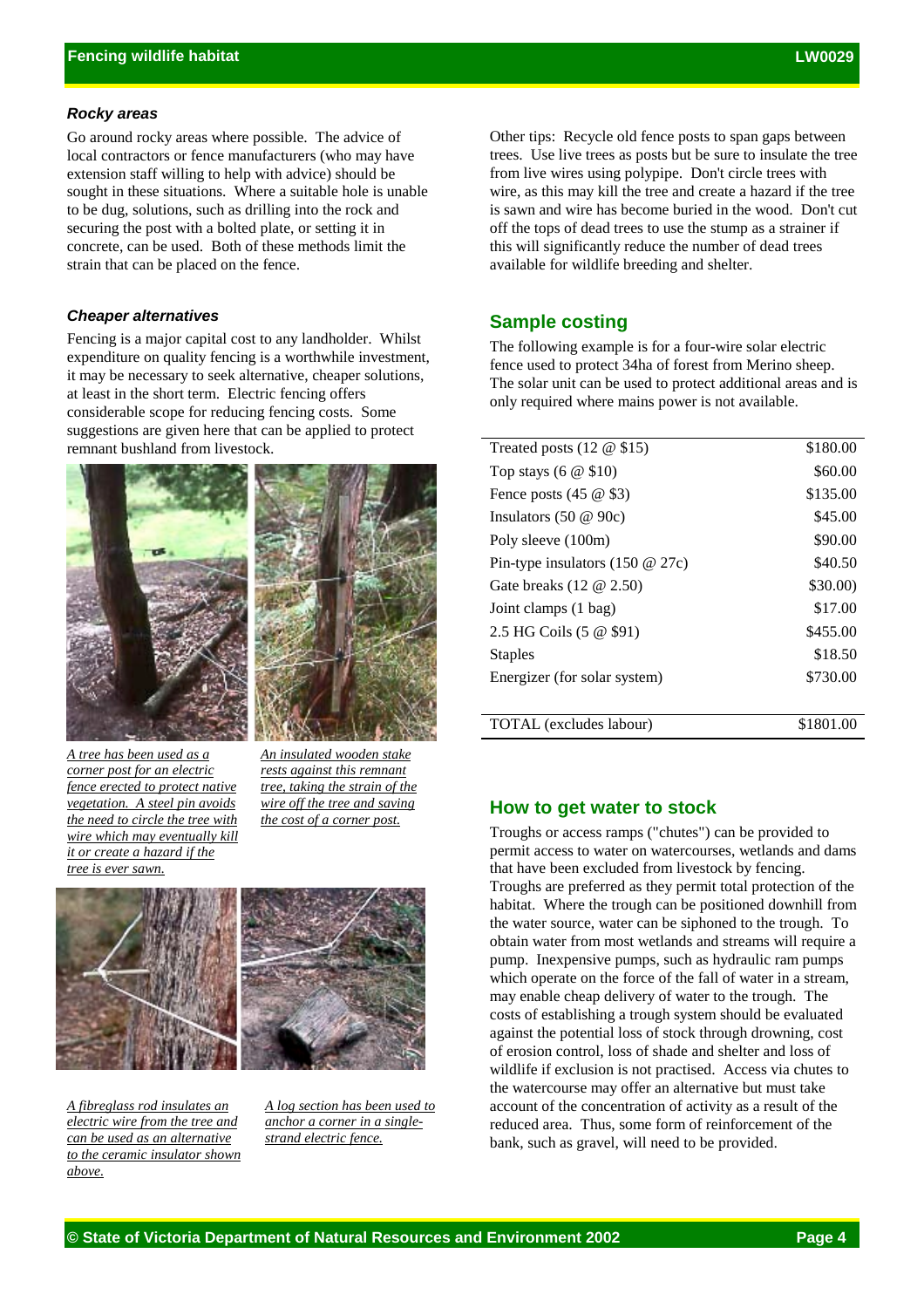Refer to Agnote 2316/83 *Electric fencing for vermin and wildlife: fencing design* (see references). Note that a modified sloping electric fence is given in this Note to reduce the risk of echidnas being killed.

## **Weed control**

Opportunities for weeds to establish in native vegetation will be reduced once stock are excluded. However, particularly were there has been a history of major soil disturbance or in situations where native vegetation is being established on introduced pasture grasses, weeds may proliferate in the absence of grazing. This possibility should be anticipated and a control program prepared. Disturbance resulting from vehicles, people movement or digging should be minimised during construction, to avoid weed establishment. Land protection staff of the Department of Conservation and Natural Resources may be able to assist with preparing a weed control strategy. In some cases it may be necessary to allow limited short-term grazing to resume, in order to control weeds. In other cases it will be worthwhile establishing local native ground-cover vegetation at the time of fencing, in order to prevent weed infestation (see LFW News Vol. 1, No. 10 Environmental weed control - check your options). Changes to the nature of the ground-layer vegetation following fencing may have negative (as well as positive) effects on wildlife. For example, Grey-crowned Babblers and Bush Thick-knees, which forage amongst leaf-litter and fallen branches, will be discouraged if a dense understorey of grasses or shrubs develops.

## **Problems for wildlife**

Fencing can have negative impacts on wildlife, if not properly designed. For example, on a large scale, wildlife exclusion fences can form a barrier to wildlife movement. Movement is an essential part of maintaining the health of wildlife populations (see LFW Note No. 3 Creating habitat corridors for wildlife).



Electric fences may cause the death of wildlife. For example, kangaroos may become caught in the wires of an electric fence and be killed by the current. Electric fences with live wires placed low to the ground may kill animals, such as echidnas and snakes (Lund and De Silva, 1985). The echidna responds to the electric shock by raising its quills and can remain stuck in the fence until killed by the current. Sugar Gliders may land on the top wire of an electric fence and steady themselves by holding on to the next wire down. When shocked they cling on tighter and may perish (Lund & De Silva, 1985). Koalas may also be killed when they attempt to climb electric fences. A more frequent hazard for gliding possums and birds is getting snagged on barbed wire on conventional fences. Livestock may also be killed, especially horned animals which become stuck in an electric fence.

The solution is to select wire spacings that avoid killing wildlife and to use plain wire wherever possible. Electric fencing has reduced the need to use barbed wire in fencing and is more effective at containing cattle. Large-scale fencing to exclude wildlife may be inappropriate and should consider the movement needs of wildlife.

## **Solving problems caused by wildlife**

Exclusion by fencing can be an effective means of solving problems caused by wildlife (Temby, 1992). If one has regard for potential problems for wildlife (see 'Problems for wildlife'), fences can be designed to reduce damage by wildlife to existing fences and to exclude wildlife from areas where their activities are incompatible with other land use.

#### *Structures*

Wombat damage to rabbit-proof fences may be avoided by the installation of a simple gate. In an existing fence, wombat passages should be progressively closed until the wombats are using only a few openings. This may take several weeks. At the remaining openings, install a wombat gate (as described) and leave each open until the wombats are freely using them. Finally, close the gate and monitor subsequent use. Don't forget that juvenile wombats will have less capacity to open the gate. Alternatively, a two-wire electric fence with live wires at 15 and 30cm can be used to exclude wombats.

*A Squirrel Glider which has died as a result of being snagged on a barbed wire fence.*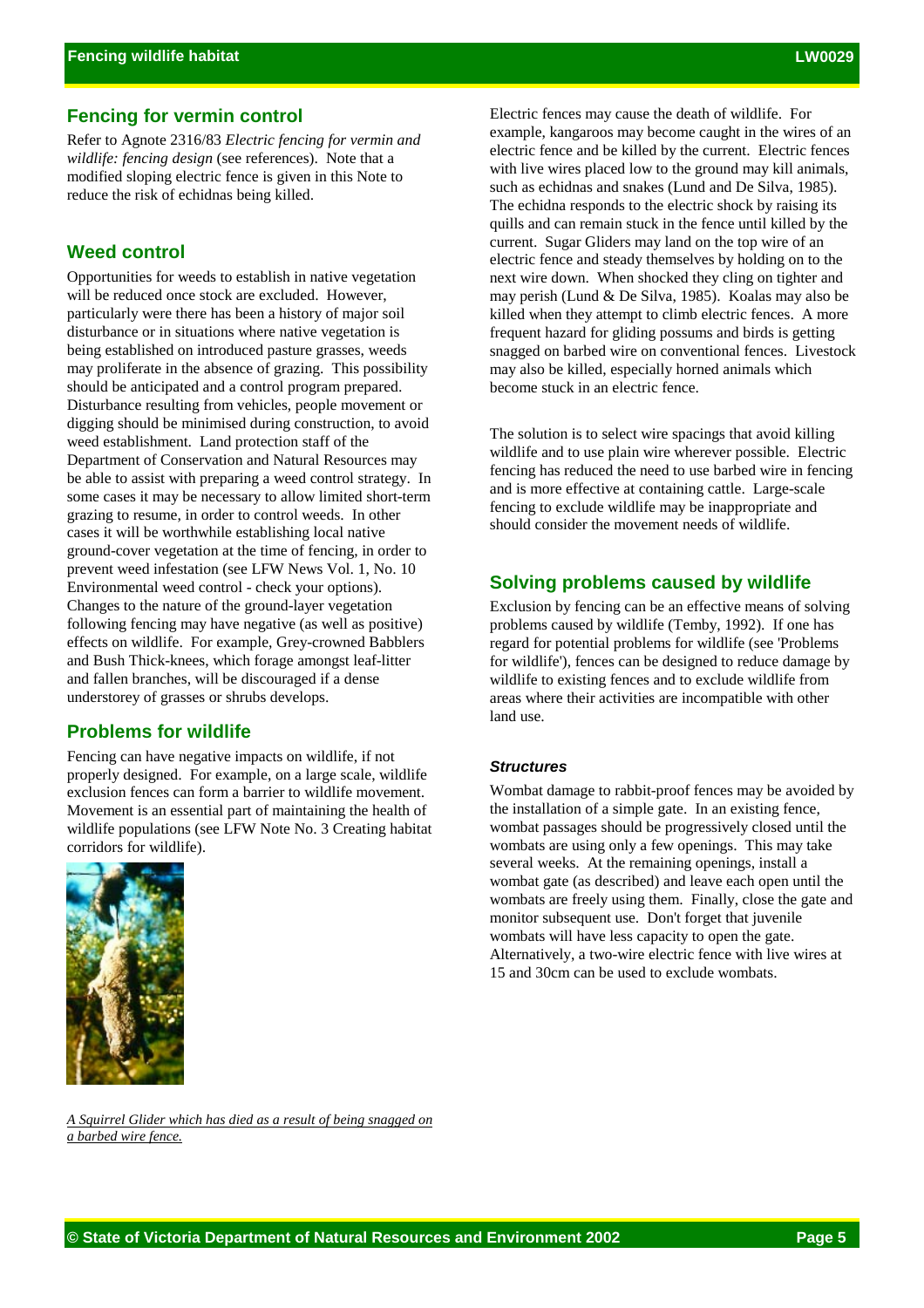## **Fencing wildlife habitat LW0029**



*Materials: Door frame of 75x25mm timber with heavy mesh or use single sheet of heavy marine ply, metal or other material 600mm high and 400mm wide.*





*10mm internal diameter pipe welded to mesh.*

*5.7mm rod through post and pipe.*

*4mm x 5cm mesh. Min. 50cm high, 45cm wide.*

*8mm rod welded to mesh.*

*10cm gap.*

*Install the gate where kangaroos regularly breach the existing fence.*

*Source: Farmnote No. 71/90, WA Dep't of Agriculture & Beckmann, 1990.*

A similar gate can be installed for kangaroos (see Beckmann, 1990).



## + active/live wire - earth wire

*Kangaroo Gate*

*A sloping electric fence designed to exclude kangaroos. Wire spacings in millimetres. Post length of 2.13 metre. This fence may be appropriate for exclusion of wildlife from valuable enterprises, such as crops, if which wildlife damage has been costed as considerable. As a broad-scale barrier, it may be harmful to wildlife. Modified, from Temby 1992, by reducing spacings of lowest wires by 50mm to reduce the chance of echidna deaths*

# *.***Some Do's and Don'ts**

- Do consider the range of wildlife species in your area and how they might be affected by fencing.
- Do determine your priorities for fencing and prepare a property plan.
- Do seek advice from the Department of Conservation and Natural Resources, Department of Agriculture, Rural Water Commission (rivers & flood plains), local contractors and distributors, etc.
- Don't create hazards or broad-scale barriers for



wildlife.

*Protected by fencing, an eroded stream is being revegetated. Fencing is a positive contribution to landcare and improved environmental management with potential savings for*